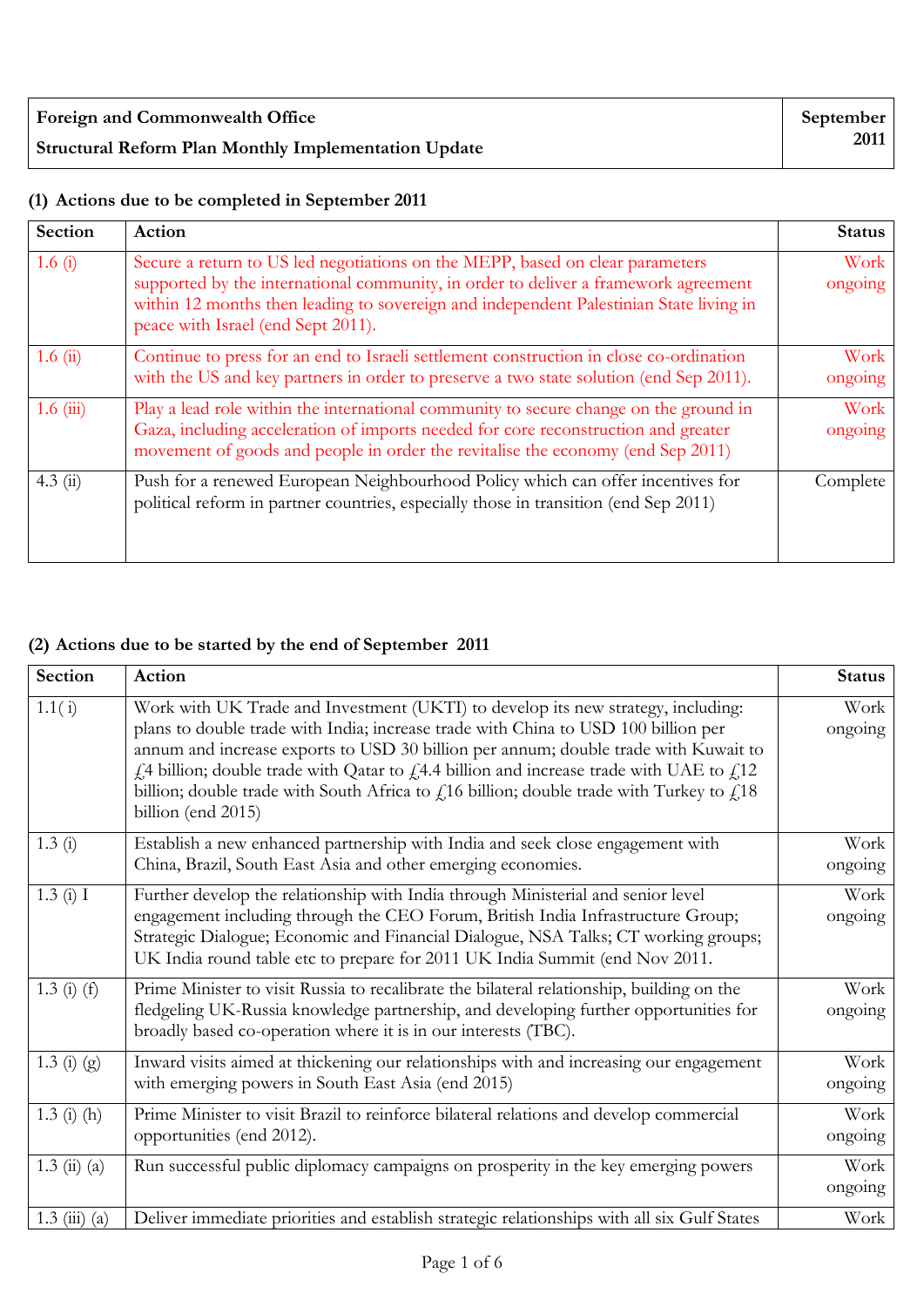|                    | (end 2015)                                                                                                                                                                                                                                                                            | ongoing         |
|--------------------|---------------------------------------------------------------------------------------------------------------------------------------------------------------------------------------------------------------------------------------------------------------------------------------|-----------------|
| 1.4(i)             | Support the launch of a reinvigorated Commonwealth at the Commonwealth Heads of<br>Government meeting (end October 2011).                                                                                                                                                             | Work<br>ongoing |
| 1.4(iii)           | Encourage greater Commonwealth trade flows resulting in increased opportunities for<br>UK business (end May 2015)                                                                                                                                                                     | Work<br>ongoing |
| 1.5(i)             | Support concerted international diplomatic efforts to build trust, confidence and<br>consensus on non-proliferation and disarmament through existing international<br>framework and conventions etc (end May 2015)                                                                    | Work<br>ongoing |
| $1.5 \; (iv)$      | Play a leading role in an internationally-agreed twin-track diplomatic approach of<br>pressure and engagement to stop Iran obtaining a nuclear weapon (end May 2015)                                                                                                                  | Work<br>ongoing |
| 1.5(y)             | Play a leading role in the international nuclear and biological security effort including<br>through leading on the information security strand of the 2012 Nuclear Security Summit<br>in 2012 (end Jun 2012)                                                                         | Work<br>ongoing |
| $1.6 \text{ (iv)}$ | Provide political and financial support for the Palestinian Authority programme to build<br>the institutions of a future Palestinian state in order to prepare for a two state solution<br>and create a conducive environment for peace (end May 2015).                               | Work<br>ongoing |
| $1.6 \text{ (vi)}$ | Support the process of transition to democratic government in Egypt and Tunisia,<br>including on electoral reform and the development of political parties, and offer<br>assistance to support the stabilisation of the Egyptian and Tunisian economies (end Jun<br>$2012$ ).         | Work<br>ongoing |
| $1.6 \ (vi)$       | Play a leading role in the development of a peaceful and more democratic Libya within<br>existing international borders, including by working to ensure full implementation of all<br>relevant UN Security Council resolutions and other international commitments (end<br>Dec 2012). | Work<br>ongoing |
| 1.7(iii)           | Work with DECC to support Ministerial visit to India as part of continued co-operation<br>on low carbon growth, trade and investment (end Oct 2011)                                                                                                                                   | Work<br>ongoing |
| $1.7 \; (iv)$      | Work through G20 Summit to reconfirm commitments to low carbon growth,<br>provision of climate finance and reduction of fossil fuel subsidies (end Nov 2011)                                                                                                                          | Work<br>ongoing |
| 1.7(y)             | Work for a comprehensive global agreement on climate change, including, securing<br>significant progress at the UN Framework Convention on Climate Change negotiations<br>in Cancun and South Africa (end Dec 2011)                                                                   | Work<br>ongoing |
| 1.7 (vi)           | Engage with US, Canada, Japan, African Union and Australia on national and global<br>security risks of climate change, working with MOD and DECC (end May 2015)                                                                                                                       | Work<br>ongoing |
| $1.7 \ (vii)$      | Accelerate the global transition to a low carbon climate resilient economy, working with<br>EU institutions and partners (end May 2015)                                                                                                                                               | Work<br>ongoing |
| 1.9(i)             | Contribute to the early expansion of the UN Security Council (end Dec 2012)                                                                                                                                                                                                           | Work<br>ongoing |
| 2.1(i)             | Work with international partners and the Afghan Government on the transition of<br>security from ISAF to Afghan security forces by the end of 2014. Attend NATO<br>Summit and commit to a way forward on transition, with the first phase beginning in<br>early 2011 (end Dec 2014)   | Work<br>ongoing |
| $2.1$ (iii)        | Work with ISAF partners to encourage all to stay the course, maintaining a force<br>presence in Afghanistan during the transition process, and contributing to building the<br>capacity of Afghan security forces (end Dec 2014)                                                      | Work<br>ongoing |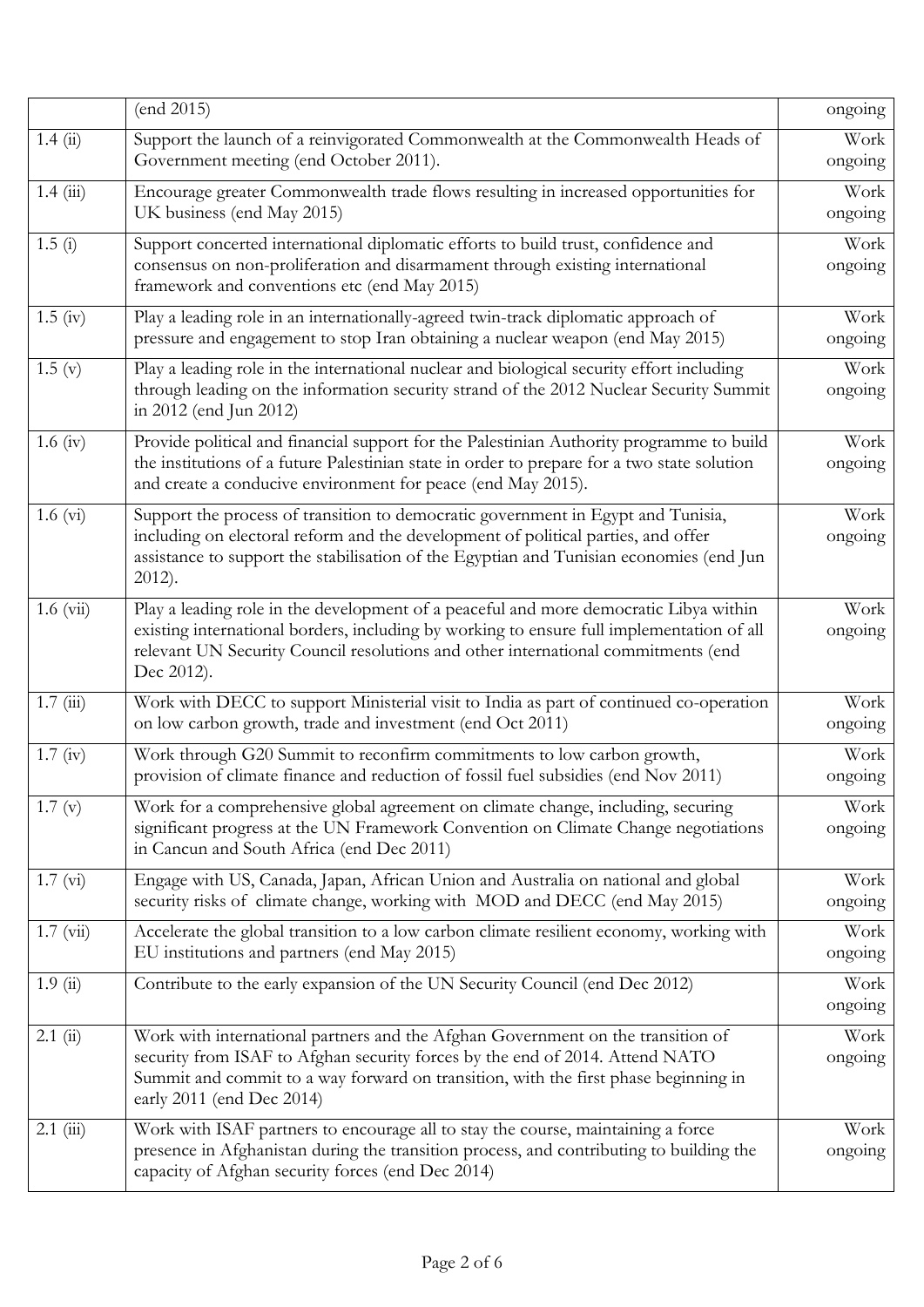| $2.1$ (iv)      | Work with international partners to align efforts, including (a) the United States, (b)                                                                                     | Work            |
|-----------------|-----------------------------------------------------------------------------------------------------------------------------------------------------------------------------|-----------------|
|                 | NATO, (c) UN, (d) regional countries such as Pakistan, India and Saudi Arabia, and (e)<br>the EU (end Dec 2011)                                                             | ongoing         |
| 2.1 (v)         | Work with Afghan government and international partners to deliver a successful Bonn                                                                                         | Work            |
|                 | conference which covers transition and political issues (end Oct 2011)                                                                                                      | ongoing         |
| 2.1 (vi)        | Support Turkey in its preparations for an October conference to improve regional co-                                                                                        | Work            |
|                 | operation on Afghanistan (Oct 2011)                                                                                                                                         | ongoing         |
| $2.2$ (i) (b)   | Begin to provide monthly written updates to Parliament, including reports on progress<br>in the implementation of Kabul and London commitments (end May 2015)               | Work<br>ongoing |
| $2.3$ (i) (b)   | The British Pakistan Foundation helps to deliver stronger people to people links                                                                                            | Work            |
|                 | between the UK and Pakistan (end May 2015)                                                                                                                                  | ongoing         |
| 2.3(i) I        | Set up and implement a programme of regular contacts, including visits, between the                                                                                         | Work            |
|                 | PM and other Minsters with their Pakistani counterparts (end May 2015)                                                                                                      | ongoing         |
| $2.3$ (i) (d)   | Support Pakistan's efforts to implement a package of reforms agreed with the<br>International Financial Institutions (end May 2015)                                         | Work<br>ongoing |
| $2.3$ (i) (e)   | Enhance practical co-operation through the UK/Pakistan CT Joint Working Group                                                                                               | Work            |
|                 | (end May 2015)                                                                                                                                                              | ongoing         |
| $2.3$ (ii) (a)  | Prepare the ground for a successful Friends of Democratic Pakistan Ministerial Meeting                                                                                      | Work            |
|                 | (autumn $2011$ )                                                                                                                                                            | ongoing         |
| $2.3$ (ii) (b)  | Strengthen the EU's relationship with Pakistan, including through: the delivery of                                                                                          | Work            |
|                 | preferential market access (GSP+), increased development assistance, and high level<br>contacts (end Dec 2011)                                                              | ongoing         |
| $2.3 \ (iii)$   | Work in partnership with Pakistan to tackle terrorist threats including high level                                                                                          | Work            |
|                 | diplomatic engagement and Ministerial visits and a programme of counter-terrorism<br>assistance to help the Pakistan government to disrupt terrorist activity (autumn 2011) | ongoing         |
| 3.3(i)          | Organise an international conference on cyber security in 2011 (end Nov 2011)                                                                                               | Work            |
|                 |                                                                                                                                                                             | ongoing         |
| 4.1 $(i)$ $(a)$ | Political and practical support to Croatia in fulfilling necessary accession criteria in 2011                                                                               | Work            |
|                 | to enable accession negotiations to close (end May 2015)                                                                                                                    | ongoing         |
| 4.1 (i) (b)     | Support progress towards Turkey's EU accession, work for deeper EU Turkey strategic                                                                                         | Work            |
|                 | relations through: working closely with EU member state counterparts and the                                                                                                | ongoing         |
|                 | European Commission; and working with Turkey both bilaterally and at EU level to<br>support progress in their domestic reform programme, enabling further chapters to be    |                 |
|                 | open; all parties involved in the Cyprus talks to achieve a solution: the key to                                                                                            |                 |
|                 | unblocking Turkey's accession process in the long term (end 2011)                                                                                                           |                 |
| 4.1 $(i)$ I     | Support steady progress in Iceland's EU accession negotiations, encourage the Icelandic                                                                                     | Work            |
|                 | authorities to develop and maintain necessary reforms end commercial whaling and                                                                                            | ongoing         |
|                 | resolve Icesave (end May 2015)                                                                                                                                              |                 |
| $4.1(i)$ (d)    | Support an EU future for the Western Balkans region, once clear membership criteria                                                                                         | Work            |
|                 | are met. Support and encourage countries in the region to deliver reforms including                                                                                         | ongoing         |
|                 | through the EU accession process; focussing on stability, democracy rule of law,<br>reconciliation, continued resolution of conflict legacy (end May 2015)                  |                 |
|                 |                                                                                                                                                                             |                 |
| 4.3 $(i)$       | Seek tough and effective EU engagement on Iran (end May 2015)                                                                                                               | Work            |
|                 |                                                                                                                                                                             | ongoing         |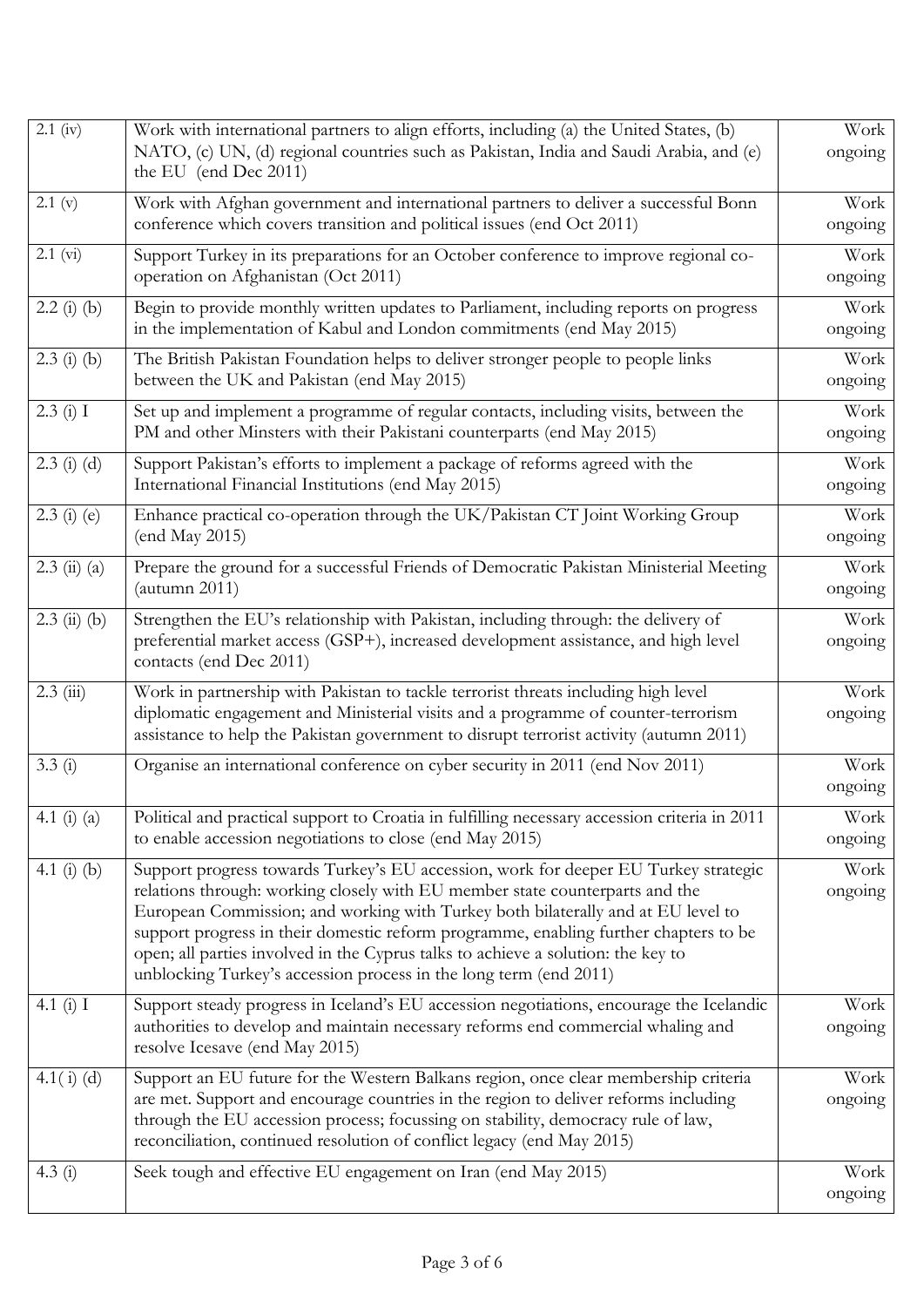| $4.3$ (iii)     | Work to promote stability in the Western Balkans (end May 2015)                                                                                                                         | Work<br>ongoing |
|-----------------|-----------------------------------------------------------------------------------------------------------------------------------------------------------------------------------------|-----------------|
| 4.3 (iv) (a)    | Ensuring that 10% of EAS Assistant Director and above positions are filled by British<br>nationals (end Dec 2013)                                                                       | Work<br>ongoing |
| 4.3 (iv) (b)    | Influence EAS policies to ensure they support UK security and prosperity the EAS only<br>acts where mandated to do so by Treaties (end Dec 2013)                                        | Work<br>ongoing |
| 4.4 (i) (a)     | Implement the EU Energy Third Package effectively (end May 2015)                                                                                                                        | Work<br>ongoing |
| 4.4 $(i)$ $(d)$ | Support the Delivery of an ambitious EU India Free Trade Agreement (end 2011)                                                                                                           | Work<br>ongoing |
| 4.4 $(i)$ $(f)$ | Encourage a strong EU position in the UN Framework Convention on Climate Change<br>negotiations in Cancun and South Africa (end Dec 2011)                                               | Work<br>ongoing |
| 4.4(i)          | Work with the Treasury to ensure that the next EU Financial Perspectives reflect<br>Britain's views and take account of economic circumstances (end Dec 2012)                           | Work<br>ongoing |
| 4.4 (iv)        | Ensure that the British perspective is reflected in EU institutions by increasing the<br>number of British citizens entering EU institutions (end Jun 2012)                             | Work<br>ongoing |
| 5.1(i)          | Align the work of the British Council and the BBC World Service with this programme<br>(end 2012)                                                                                       | Work<br>ongoing |
| 5.1 (iii) (b)   | Set out an Arab Partnership agenda shaping UK and international policy impact across<br>the Middle East and North Africa region (end Oct 2011)                                          | Work<br>ongoing |
| 5.1 (v) $(a)$   | Devise a strategy to enhance the impact of UK contribution to conflict prevention (end<br>2011)                                                                                         | Work<br>ongoing |
| 5.1 (vi)        | Promote and project UK values to ensure that the UK models and upholds legal<br>obligations robustly and without scope for abuse, including on universal jurisdiction<br>(end May 2015) | Work<br>ongoing |
| 5.2(i)          | Work with the NSC to assess whether a review is needed to improve the coherence and<br>impact of UK aid and diplomacy overseas (end Dec 2011)                                           | Work<br>ongoing |
| $5.3$ (iii)     | Provide comprehensive input into the preparatory work needed to allow the Gibson<br>Inquiry to commence in early 2011 and report within the year (end Mar 2012)                         | Work<br>ongoing |
| 5.3 $(iv)$      | Begin to implement the Gibson Inquiry recommendations (end Mar 2012)                                                                                                                    | Work<br>ongoing |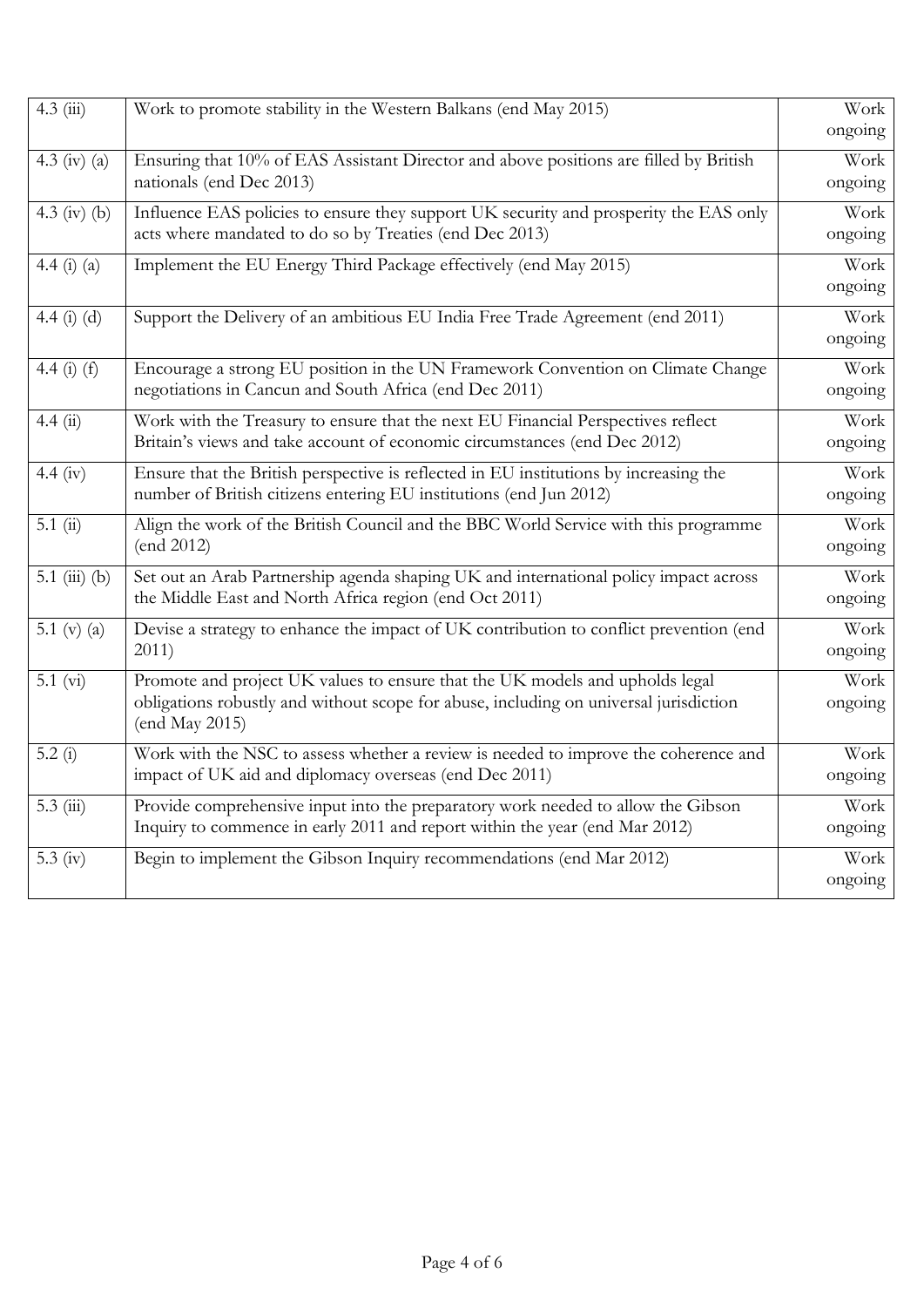## **(3) Explanation of missed deadlines**

| <b>Deadline Missed</b>                                                                                                                                                                                                                                                                                              | <b>Status</b> | <b>Comments</b>                                                                                                                                                                                                                                                                                                                                                                                                                                                                                                                                                                                                                                                                                                                   |
|---------------------------------------------------------------------------------------------------------------------------------------------------------------------------------------------------------------------------------------------------------------------------------------------------------------------|---------------|-----------------------------------------------------------------------------------------------------------------------------------------------------------------------------------------------------------------------------------------------------------------------------------------------------------------------------------------------------------------------------------------------------------------------------------------------------------------------------------------------------------------------------------------------------------------------------------------------------------------------------------------------------------------------------------------------------------------------------------|
| Secure a return to US led<br>negotiations on the MEPP, based<br>on clear parameters supported by<br>the international community, in<br>order to deliver a framework<br>agreement within 12 months then<br>leading to sovereign and<br>independent Palestinian State living<br>in peace with Israel (end Sept 2011). | Ongoing       | The UK has made continued efforts to<br>encourage Israel and the Palestinians to return<br>to negotiations. We have worked closely with<br>partners to build consensus on a way forward<br>that recognises the progress the Palestinians<br>have made on their state-building efforts, meets<br>Israel's legitimate security concerns, and that<br>avoids confrontation in the UN. The focus of<br>the world on the events in New York around<br>the UN General Assembly in September 2011<br>give a unique opportunity for progress to be<br>made. We have encouraged all parties to seize<br>this moment.                                                                                                                       |
| Continue to press for an end to<br>Israeli settlement construction in<br>close co-ordination with the US and<br>key partners in order to preserve a<br>two state solution (end Sep 2011).                                                                                                                           | Ongoing       | The UK has lobbied the Israeli government<br>regularly on this issue. Building on the<br>momentum of discussions around the vote in<br>the UN Security Council on this issue on 18<br>February 2011, we have also worked with<br>European and other partners to maintain the<br>pressure. On 11 August, the Foreign Secretary<br>made a statement condemning the latest Israeli<br>announcement on settlement construction. The<br>UK will continue to raise this issue whenever<br>appropriate.                                                                                                                                                                                                                                  |
| Play a lead role within the<br>international community to secure<br>change on the ground in Gaza,<br>including acceleration of imports<br>needed for core reconstruction and<br>greater movement of goods and<br>people in order the revitalise the<br>economy (end Sep 2011).                                      | Ongoing       | The UK has worked closely with the EU in<br>agreeing coherent messaging to be used by the<br>international community to push Israel to ease<br>restrictions as well as agreeing a set of indicators<br>to measure progress. The UK played a key role<br>in the drafting of an EU strategy to identify<br>ways to improve access. UK support to the UN<br>Access Coordination Unit also helps to ensure<br>that UN and NGO assistance reaches the<br>people of Gaza. These issues were most recently<br>discussed at the Ad Hoc Liaison Committee for<br>assistance to the Occupied Palestinian<br>Territories, the principal donor group<br>supporting Palestinian state-building, which met<br>on 18 September 2011 in New York. |